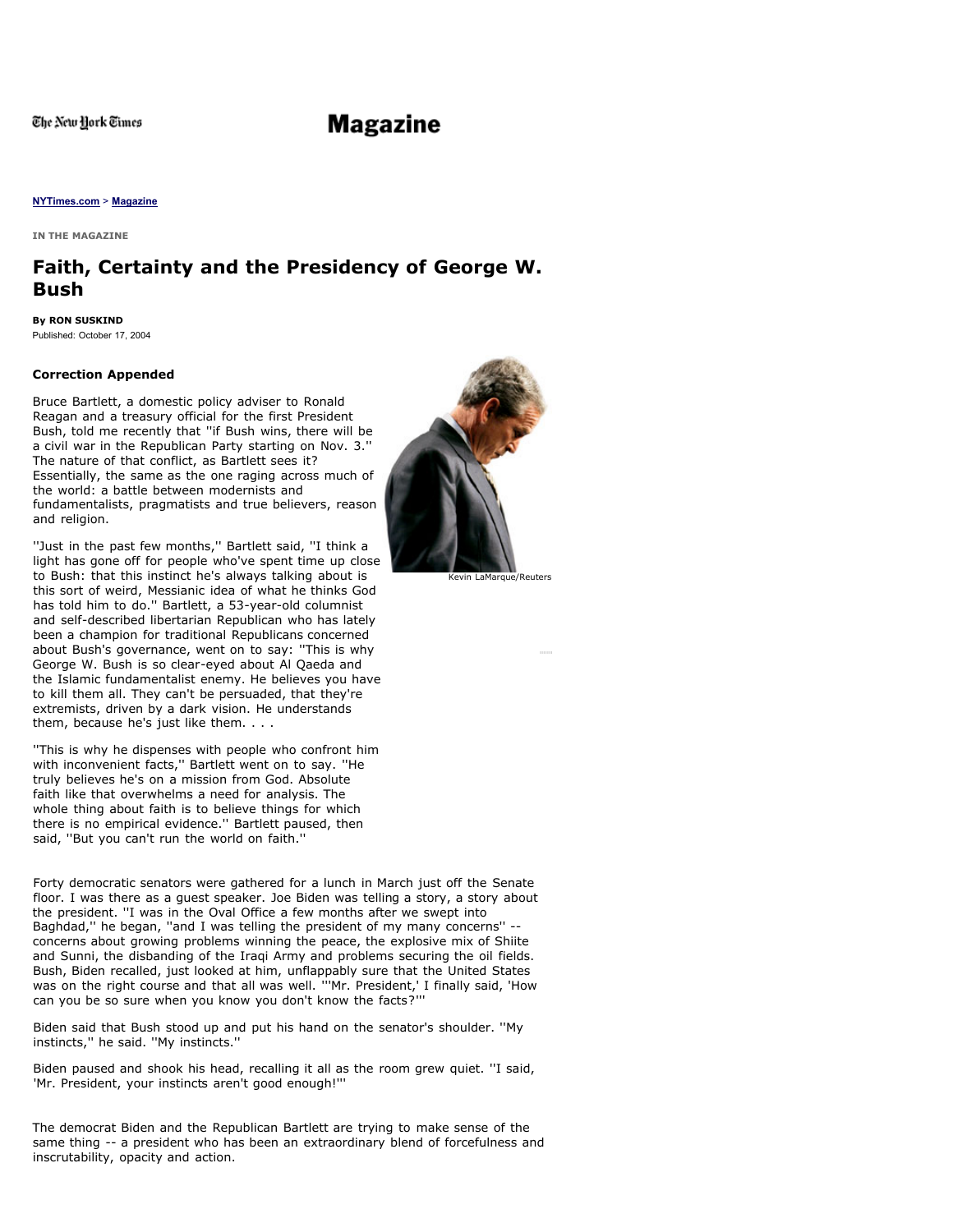But lately, words and deeds are beginning to connect.

The Delaware senator was, in fact, hearing what Bush's top deputies -- from cabinet members like Paul O'Neill, Christine Todd Whitman and Colin Powell to generals fighting in Iraq -- have been told for years when they requested explanations for many of the president's decisions, policies that often seemed to collide with accepted facts. The president would say that he relied on his ''gut'' or his ''instinct'' to guide the ship of state, and then he ''prayed over it.'' The old pro Bartlett, a deliberative, fact-based wonk, is finally hearing a tune that has been hummed quietly by evangelicals (so as not to trouble the secular) for years as they gazed upon President George W. Bush. This evangelical group -- the core of the energetic ''base'' that may well usher Bush to victory -- believes that their leader is a messenger from God. And in the first presidential debate, many Americans heard the discursive John Kerry succinctly raise, for the first time, the issue of Bush's certainty -- the issue being, as Kerry put it, that ''you can be certain and be wrong.''

What underlies Bush's certainty? And can it be assessed in the temporal realm of informed consent?

All of this -- the ''gut'' and ''instincts,'' the certainty and religiosity -connects to a single word, ''faith,'' and faith asserts its hold ever more on debates in this country and abroad. That a deep Christian faith illuminated the personal journey of George W. Bush is common knowledge. But faith has also shaped his presidency in profound, nonreligious ways. The president has demanded unquestioning faith from his followers, his staff, his senior aides and his kindred in the Republican Party. Once he makes a decision -- often swiftly, based on a creed or moral position -- he expects complete faith in its rightness.

The disdainful smirks and grimaces that many viewers were surprised to see in the first presidential debate are familiar expressions to those in the administration or in Congress who have simply asked the president to explain his positions. Since 9/11, those requests have grown scarce; Bush's intolerance of doubters has, if anything, increased, and few dare to question him now. A writ of infallibility -- a premise beneath the powerful Bushian certainty that has, in many ways, moved mountains -- is not just for public consumption: it has guided the inner life of the White House. As Whitman told me on the day in May 2003 that she announced her resignation as administrator of the Environmental Protection Agency: ''In meetings, I'd ask if there were any facts to support our case. And for that, I was accused of disloyalty!'' (Whitman, whose faith in Bush has since been renewed, denies making these remarks and is now a leader of the president's re-election effort in New Jersey.)

he nation's founders, smarting still from the punitive pieties of Europe's state religions, were adamant about erecting a wall between organized religion and political authority. But suddenly, that seems like a long time ago. George W. Bush -- both captive and creator of this moment -- has steadily, inexorably, changed the office itself. He has created the faith-based presidency.

The faith-based presidency is a with-us-or-against-us model that has been enormously effective at, among other things, keeping the workings and temperament of the Bush White House a kind of state secret. The dome of silence cracked a bit in the late winter and spring, with revelations from the former counterterrorism czar Richard Clarke and also, in my book, from the former Bush treasury secretary Paul O'Neill. When I quoted O'Neill saying that Bush was like ''a blind man in a room full of deaf people,'' this did not endear me to the White House. But my phone did begin to ring, with Democrats and Republicans calling with similar impressions and anecdotes about Bush's faith and certainty. These are among the sources I relied upon for this article. Few were willing to talk on the record. Some were willing to talk because they said they thought George W. Bush might lose; others, out of fear of what might transpire if he wins. In either case, there seems to be a growing silence fatigue -- public servants, some with vast experience, who feel they have spent years being treated like Victorian-era children, seen but not heard, and are tired of it. But silence still reigns in the highest reaches of the White House. After many requests, Dan Bartlett, the White House communications director, said in a letter that the president and those around him would not be cooperating with this article in any way.

Some officials, elected or otherwise, with whom I have spoken with left meetings in the Oval Office concerned that the president was struggling with the demands of the job. Others focused on Bush's substantial interpersonal gifts as a compensation for his perceived lack of broader capabilities. Still others, like Senator Carl Levin of Michigan, a Democrat, are worried about something other than his native intelligence. ''He's plenty smart enough to do the job,'' Levin said. ''It's his lack of curiosity about complex issues which troubles me.'' But more than anything else, I heard expressions of awe at the president's preternatural certainty and wonderment about its source.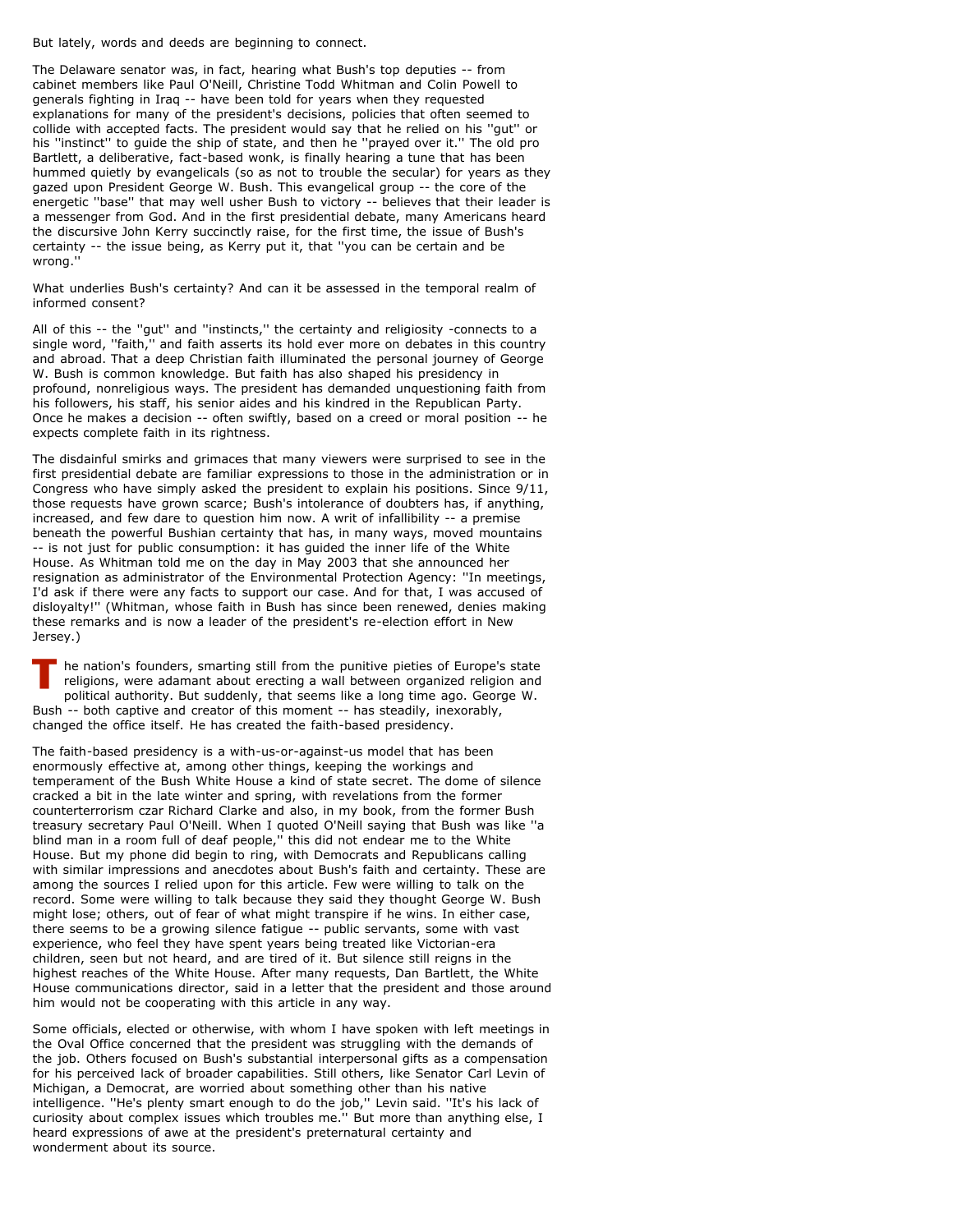There is one story about Bush's particular brand of certainty I am able to piece together and tell for the record.

In the Oval Office in December 2002, the president met with a few ranking senators and members of the House, both Republicans and Democrats. In those days, there were high hopes that the United States-sponsored ''road map'' for the Israelis and Palestinians would be a pathway to peace, and the discussion that wintry day was, in part, about countries providing peacekeeping forces in the region. The problem, everyone agreed, was that a number of European countries, like France and Germany, had armies that were not trusted by either the Israelis or Palestinians. One congressman -- the Hungarian-born Tom Lantos, a Democrat from California and the only Holocaust survivor in Congress -- mentioned that the Scandinavian countries were viewed more positively. Lantos went on to describe for the president how the Swedish Army might be an ideal candidate to anchor a small peacekeeping force on the West Bank and the Gaza Strip. Sweden has a welltrained force of about 25,000. The president looked at him appraisingly, several people in the room recall.

''I don't know why you're talking about Sweden,'' Bush said. ''They're the neutral one. They don't have an army.''

Lantos paused, a little shocked, and offered a gentlemanly reply: ''Mr. President, you may have thought that I said Switzerland. They're the ones that are historically neutral, without an army.'' Then Lantos mentioned, in a gracious aside, that the Swiss do have a tough national guard to protect the country in the event of invasion.

Bush held to his view. ''No, no, it's Sweden that has no army.''

The room went silent, until someone changed the subject.

A few weeks later, members of Congress and their spouses gathered with administration officials and other dignitaries for the White House Christmas party. The president saw Lantos and grabbed him by the shoulder. ''You were right,'' he said, with bonhomie. ''Sweden does have an army.''

This story was told to me by one of the senators in the Oval Office that December day, Joe Biden. Lantos, a liberal Democrat, would not comment about it. In general, people who meet with Bush will not discuss their encounters. (Lantos, through a spokesman, says it is a longstanding policy of his not to discuss Oval Office meetings.)

This is one key feature of the faith-based presidency: open dialogue, based on facts, is not seen as something of inherent value. It may, in fact, create doubt, which undercuts faith. It could result in a loss of confidence in the decision-maker and, just as important, by the decision-maker. Nothing could be more vital, whether staying on message with the voters or the terrorists or a California congressman in a meeting about one of the world's most nagging problems. As Bush himself has said any number of times on the campaign trail, ''By remaining resolute and firm and strong, this world will be peaceful.''

He didn't always talk this way. A precious glimpse of Bush, just as he was ascending to the presidency, comes from Jim Wallis, a man with the added advantage of having deep acuity about the struggles between fact and faith. Wallis, an evangelical pastor who for 30 years has run the Sojourners -- a progressive organization of advocates for social justice -- was asked during the transition to help pull together a diverse group of members of the clergy to talk about faith and poverty with the new president-elect.

In December 2000, Bush sat in the classroom of a Baptist church in Austin, Tex., with 30 or so clergy members and asked, ''How do I speak to the soul of the nation?'' He listened as each guest articulated a vision of what might be. The afternoon hours passed. No one wanted to leave. People rose from their chairs and wandered the room, huddling in groups, conversing passionately. In one cluster, Bush and Wallis talked of their journeys.

''I've never lived around poor people,'' Wallis remembers Bush saying. ''I don't know what they think. I really don't know what they think. I'm a white Republican guy who doesn't get it. How do I get it?''

Wallis recalls replying, ''You need to listen to the poor and those who live and work with poor people.''

Bush called over his speechwriter, Michael Gerson, and said, ''I want you to hear this.'' A month later, an almost identical line -- ''many in our country do not know the pain of poverty, but we can listen to those who do'' -- ended up in the inaugural address.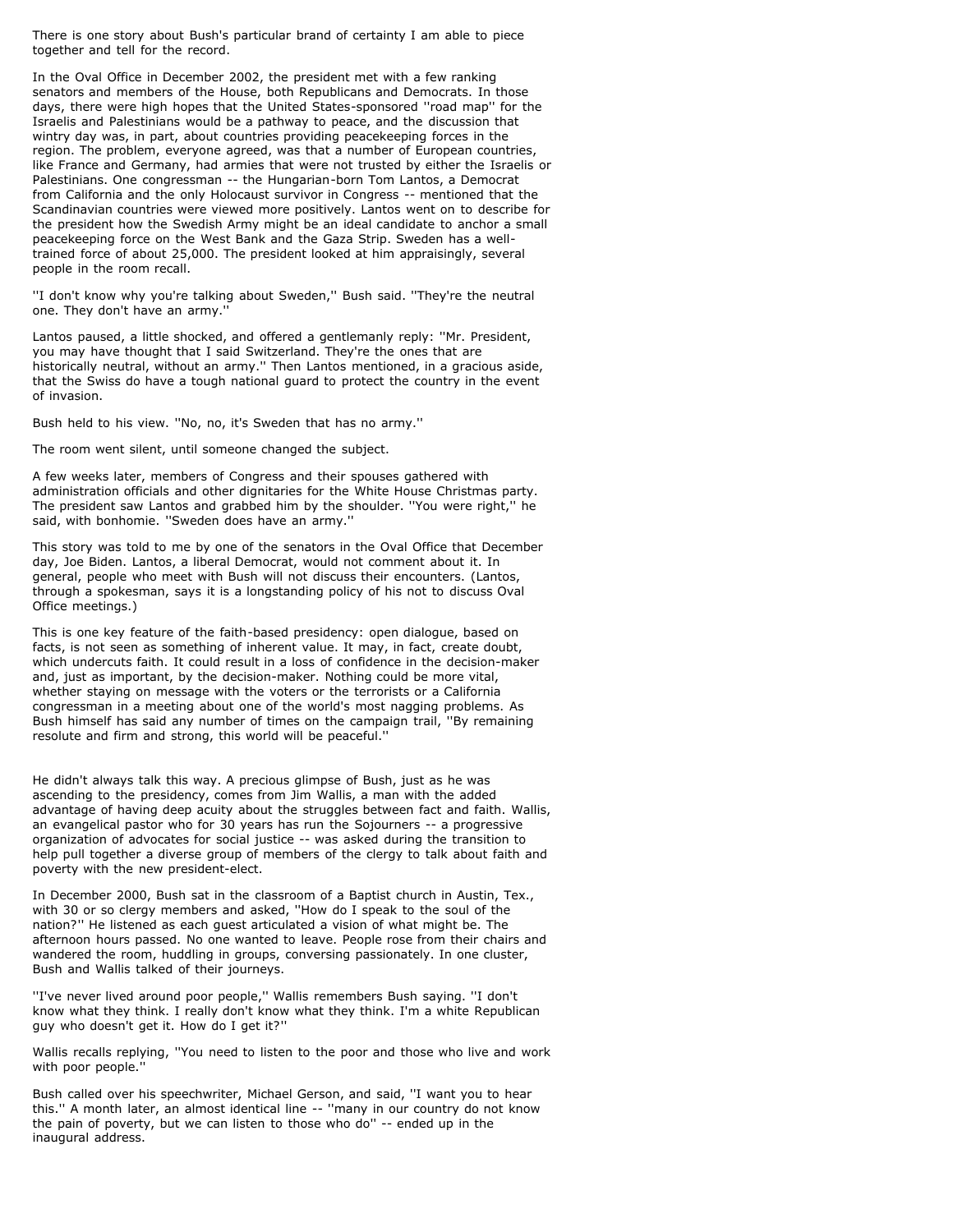That was an earlier Bush, one rather more open and conversant, matching his impulsiveness with a can-do attitude and seemingly unafraid of engaging with a diverse group. The president has an array of interpersonal gifts that fit well with this fearlessness -- a headlong, unalloyed quality, best suited to ranging among different types of people, searching for the outlines of what will take shape as principles.

Yet this strong suit, an improvisational gift, has long been forced to wrestle with its ''left brain'' opposite -- a struggle, across 30 years, with the critical and analytical skills so prized in America's professional class. In terms of intellectual faculties, that has been the ongoing battle for this talented man, first visible during the lackluster years at Yale and five years of drift through his 20's -- a time when peers were busy building credentials in law, business or medicine.

Biden, who early on became disenchanted with Bush's grasp of foreign-policy issues and is among John Kerry's closest Senate friends, has spent a lot of time trying to size up the president. ''Most successful people are good at identifying, very early, their strengths and weaknesses, at knowing themselves,'' he told me not long ago. ''For most of us average Joes, that meant we've relied on strengths but had to work on our weakness -- to lift them to adequacy -- otherwise they might bring us down. I don't think the president really had to do that, because he always had someone there -- his family or friends -- to bail him out. I don't think, on balance, that has served him well for the moment he's in now as president. He never seems to have worked on his weaknesses.''

Bush has been called the C.E.O. president, but that's just a catch phrase -- he never ran anything of consequence in the private sector. The M.B.A. president would be more accurate: he did, after all, graduate from Harvard Business School. And some who have worked under him in the White House and know about business have spotted a strange business-school time warp. It's as if a 1975 graduate from H.B.S. -- one who had little chance to season theory with practice during the past few decades of change in corporate America -- has simply been dropped into the most challenging management job in the world.

One aspect of the H.B.S. method, with its emphasis on problems of actual corporations, is sometimes referred to as the ''case cracker'' problem. The case studies are static, generally a snapshot of a troubled company, frozen in time; the various ''solutions'' students proffer, and then defend in class against tough questioning, tend to have very short shelf lives. They promote rigidity, inappropriate surety. This is something H.B.S. graduates, most of whom land at large or midsize firms, learn in their first few years in business. They discover, often to their surprise, that the world is dynamic, it flows and changes, often for no good reason. The key is flexibility, rather than sticking to your guns in a debate, and constant reassessment of shifting realities. In short, thoughtful secondguessing.

George W. Bush, who went off to Texas to be an oil wildcatter, never had a chance to learn these lessons about the power of nuanced, fact-based analysis. The small oil companies he ran tended to lose money; much of their value was as tax shelters. (The investors were often friends of his father's.) Later, with the Texas Rangers baseball team, he would act as an able front man but never really as a boss.

Instead of learning the limitations of his Harvard training, what George W. Bush learned instead during these fitful years were lessons about faith and its particular efficacy. It was in 1985, around the time of his 39th birthday, George W. Bush says, that his life took a sharp turn toward salvation. At that point he was drinking, his marriage was on the rocks, his career was listless. Several accounts have emerged from those close to Bush about a faith ''intervention'' of sorts at the Kennebunkport family compound that year. Details vary, but here's the gist of what I understand took place. George W., drunk at a party, crudely insulted a friend of his mother's. George senior and Barbara blew up. Words were exchanged along the lines of something having to be done. George senior, then the vice president, dialed up his friend, Billy Graham, who came to the compound and spent several days with George W. in probing exchanges and walks on the beach. George W. was soon born again. He stopped drinking, attended Bible study and wrestled with issues of fervent faith. A man who was lost was saved.

His marriage may have been repaired by the power of faith, but faith was clearly having little impact on his broken career. Faith heals the heart and the spirit, but it doesn't do much for analytical skills. In 1990, a few years after receiving salvation, Bush was still bumping along. Much is apparent from one of the few instances of disinterested testimony to come from this period. It is the voice of David Rubenstein, managing director and cofounder of the Carlyle Group, the Washington-based investment firm that is one of the town's most powerful institutions and a longtime business home for the president's father. In 1989, the catering division of Marriott was taken private and established as Caterair by a group of Carlyle investors. Several old-guard Republicans, including the former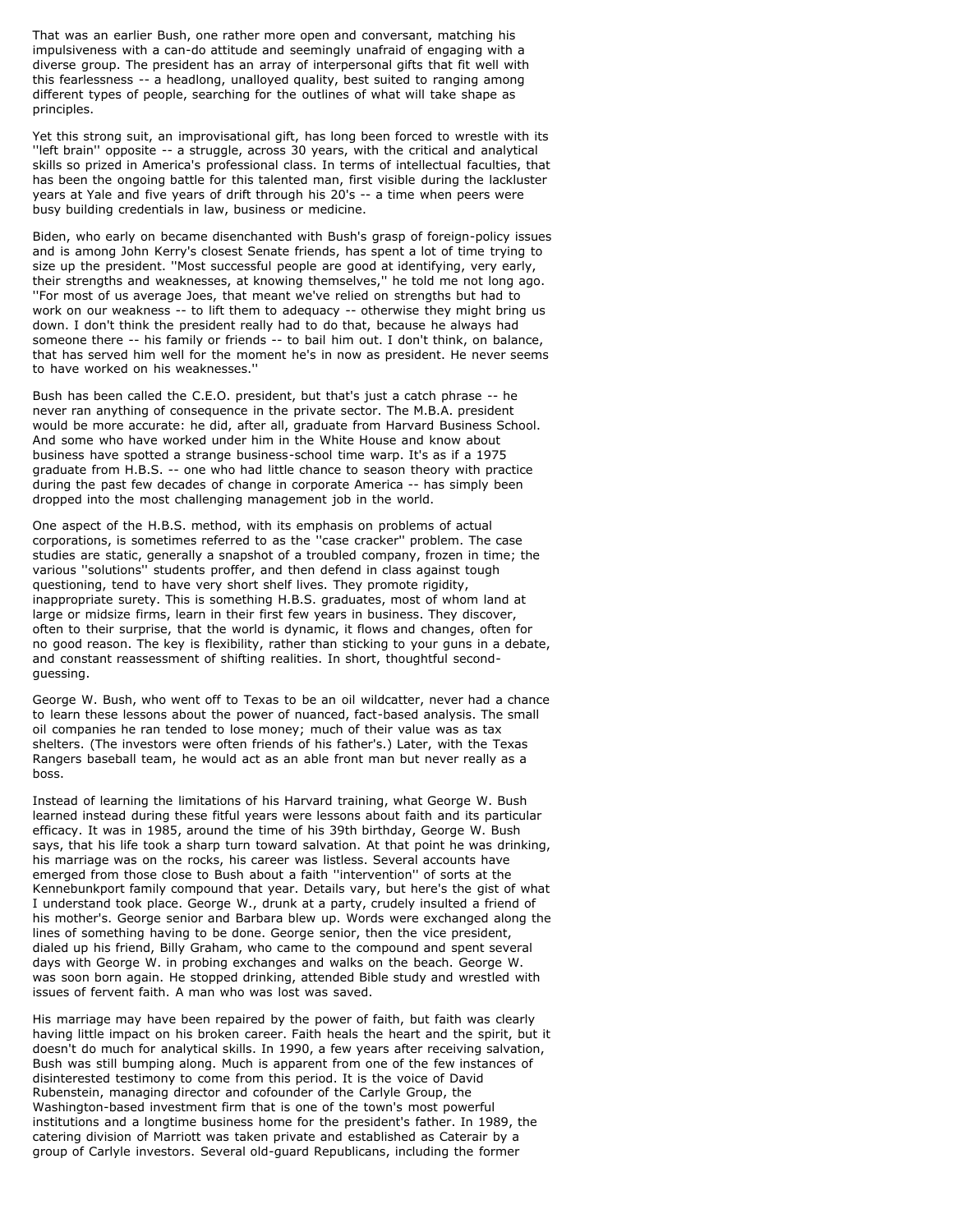Nixon aide Fred Malek, were involved.

Rubenstein described that time to a convention of pension managers in Los Angeles last year, recalling that Malek approached him and said: ''There is a guy who would like to be on the board. He's kind of down on his luck a bit. Needs a job. . . . Needs some board positions.'' Though Rubenstein didn't think George W. Bush, then in his mid-40's, ''added much value,'' he put him on the Caterair board. ''Came to all the meetings,'' Rubenstein told the conventioneers. ''Told a lot of jokes. Not that many clean ones. And after a while I kind of said to him, after about three years: 'You know, I'm not sure this is really for you. Maybe you should do something else. Because I don't think you're adding that much value to the board. You don't know that much about the company.' He said: 'Well, I think I'm getting out of this business anyway. And I don't really like it that much. So I'm probably going to resign from the board.' And I said thanks. Didn't think I'd ever see him again.'' [To read more of Rubenstein's speech, go here: <http://prorev.com/bushcarlyle.htm>.]

Bush would soon officially resign from Caterair's board. Around this time, Karl Rove set up meetings to discuss Bush's possible candidacy for the governorship of Texas. Six years after that, he was elected leader of the free world and began ''case cracking'' on a dizzying array of subjects, proffering his various solutions, in both foreign and domestic affairs. But the pointed ''defend your position'' queries -- so central to the H.B.S. method and rigorous analysis of all kinds -- were infrequent. Questioning a regional supervisor or V.P. for planning is one thing. Questioning the president of the United States is another.

Still, some couldn't resist. As I reported in "[The Price of Loyalty](http://thepriceofloyalty.ronsuskind.com/)," at the Bush administration's first National Security Council meeting, Bush asked if anyone had ever met Ariel Sharon. Some were uncertain if it was a joke. It wasn't: Bush launched into a riff about briefly meeting Sharon two years before, how he wouldn't ''go by past reputations when it comes to Sharon. . . . I'm going to take him at face value,'' and how the United States should pull out of the Arab-Israeli conflict because ''I don't see much we can do over there at this point.'' Colin Powell, for one, seemed startled. This would reverse 30 years of policy -- since the Nixon administration -- of American engagement. Such a move would unleash Sharon, Powell countered, and tear the delicate fabric of the Mideast in ways that might be irreparable. Bush brushed aside Powell's concerns impatiently. ''Sometimes a show of force by one side can really clarify things.''

Such challenges -- from either Powell or his opposite number as the top official in domestic policy, Paul O'Neill -- were trials that Bush had less and less patience for as the months passed. He made that clear to his top lieutenants. Gradually, Bush lost what Richard Perle, who would later head a largely private-sector group under Bush called the Defense Policy Board Advisory Committee, had described as his open posture during foreign-policy tutorials prior to the 2000 campaign. (''He had the confidence to ask questions that revealed he didn't know very much,'' Perle said.) By midyear 2001, a stand-and-deliver rhythm was established. Meetings, large and small, started to take on a scripted quality. Even then, the circle around Bush was tightening. Top officials, from cabinet members on down, were often told when they would speak in Bush's presence, for how long and on what topic. The president would listen without betraying any reaction. Sometimes there would be cross-discussions -- Powell and Rumsfeld, for instance, briefly parrying on an issue -- but the president would rarely prod anyone with direct, informed questions.

Each administration, over the course of a term, is steadily shaped by its president, by his character, personality and priorities. It is a process that unfolds on many levels. There are, of course, a chief executive's policies, which are executed by a staff and attending bureaucracies. But a few months along, officials, top to bottom, will also start to adopt the boss's phraseology, his presumptions, his rhythms. If a president fishes, people buy poles; if he expresses displeasure, aides get busy finding evidence to support the judgment. A staff channels the leader.

A cluster of particularly vivid qualities was shaping George W. Bush's White House through the summer of 2001: a disdain for contemplation or deliberation, an embrace of decisiveness, a retreat from empiricism, a sometimes bullying impatience with doubters and even friendly questioners. Already Bush was saying, Have faith in me and my decisions, and you'll be rewarded. All through the White House, people were channeling the boss. He didn't second-guess himself; why should they?

Considering the trials that were soon to arrive, it is easy to overlook what a difficult time this must have been for George W. Bush. For nearly three decades, he had sat in classrooms, and then at mahogany tables in corporate suites, with little to contribute. Then, as governor of Texas, he was graced with a pliable enough bipartisan Legislature, and the Legislature is where the real work in that state's governance gets done. The Texas Legislature's tension of opposites offered the structure of point and counterpoint, which Bush could navigate effectively with his strong, improvisational skills.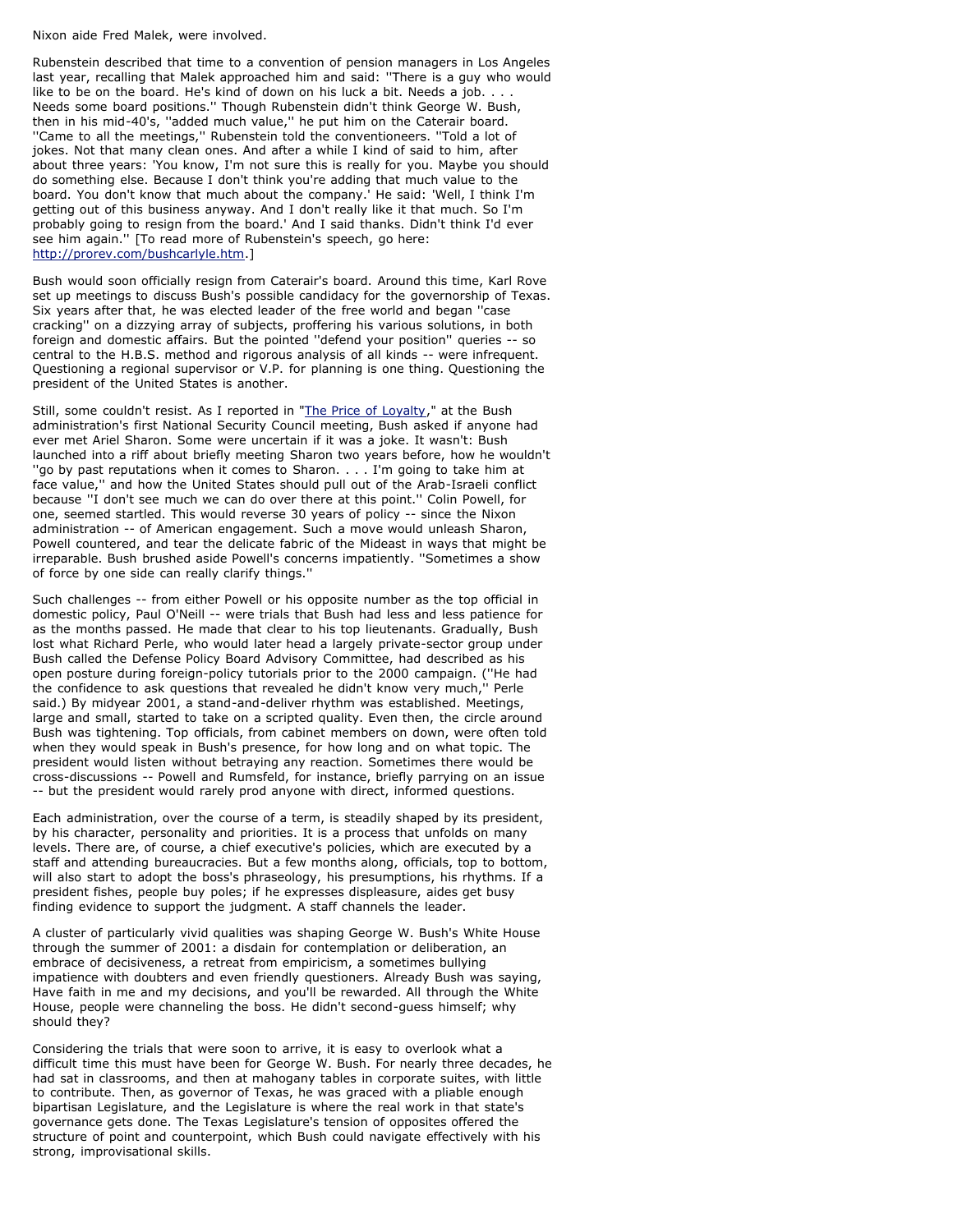But the mahogany tables were now in the Situation Room and in the large conference room adjacent to the Oval Office. He guided a ruling party. Every issue that entered that rarefied sanctum required a complex decision, demanding focus, thoroughness and analytical potency.

For the president, as Biden said, to be acutely aware of his weaknesses -- and to have to worry about revealing uncertainty or need or confusion, even to senior officials -- must have presented an untenable bind. By summer's end that first year, Vice President Dick Cheney had stopped talking in meetings he attended with Bush. They would talk privately, or at their weekly lunch. The president was spending a lot of time outside the White House, often at the ranch, in the presence of only the most trustworthy confidants. The circle around Bush is the tightest around any president in the modern era, and ''it's both exclusive and exclusionary,'' Christopher DeMuth, president of the American Enterprise Institute, the neoconservative policy group, told me. ''It's a too tightly managed decision-making process. When they make decisions, a very small number of people are in the room, and it has a certain effect of constricting the range of alternatives being offered.''

On Sept. 11, 2001, the country watched intently to see if and how Bush would lead. After a couple of days in which he seemed shaky and uncertain, he emerged, and the moment he began to lead -- standing on the World Trade Center's rubble with a bullhorn -- for much of America, any lingering doubts about his abilities vanished. No one could afford doubt, not then. They wanted action, and George W. Bush was ready, having never felt the reasonable hesitations that slowed more deliberative men, and many presidents, including his father.

Within a few days of the attacks, Bush decided on the invasion of Afghanistan and was barking orders. His speech to the joint session of Congress on Sept. 20 will most likely be the greatest of his presidency. He prayed for God's help. And many Americans, of all faiths, prayed with him -- or for him. It was simple and nondenominational: a prayer that he'd be up to this moment, so that he -- and, by extension, we as a country -- would triumph in that dark hour.

This is where the faith-based presidency truly takes shape. Faith, which for months had been coloring the decision-making process and a host of political tactics - think of his address to the nation on stem-cell research -- now began to guide events. It was the most natural ascension: George W. Bush turning to faith in his darkest moment and discovering a wellspring of power and confidence.

Of course, the mandates of sound, sober analysis didn't vanish. They never do. Ask any entrepreneur with a blazing idea when, a few years along, the first debt payments start coming due. Or the C.E.O., certain that a high stock price affirms his sweeping vision, until that neglected, flagging division cripples the company. There's a startled look -- how'd that happen? In this case, the challenge of mobilizing the various agencies of the United States government and making certain that agreed-upon goals become demonstrable outcomes grew exponentially.

Looking back at the months directly following 9/11, virtually every leading military analyst seems to believe that rather than using Afghan proxies, we should have used more American troops, deployed more quickly, to pursue Osama bin Laden in the mountains of Tora Bora. Many have also been critical of the president's handling of Saudi Arabia, home to 15 of the 19 hijackers; despite Bush's setting goals in the so-called ''financial war on terror,'' the Saudis failed to cooperate with American officials in hunting for the financial sources of terror. Still, the nation wanted bold action and was delighted to get it. Bush's approval rating approached 90 percent. Meanwhile, the executive's balance between analysis and resolution, between contemplation and action, was being tipped by the pull of righteous faith.

It was during a press conference on Sept. 16, in response to a question about homeland security efforts infringing on civil rights, that Bush first used the telltale word ''crusade'' in public. ''This is a new kind of -- a new kind of evil,'' he said. ''And we understand. And the American people are beginning to understand. This crusade, this war on terrorism is going to take a while.''

Muslims around the world were incensed. Two days later, Ari Fleischer tried to perform damage control. ''I think what the president was saying was -- had no intended consequences for anybody, Muslim or otherwise, other than to say that this is a broad cause that he is calling on America and the nations around the world to join.'' As to ''any connotations that would upset any of our partners, or anybody else in the world, the president would regret if anything like that was conveyed.''

A few months later, on Feb. 1, 2002, Jim Wallis of the Sojourners stood in the Roosevelt Room for the introduction of Jim Towey as head of the president's faithbased and community initiative. John DiIulio, the original head, had left the job feeling that the initiative was not about ''compassionate conservatism,'' as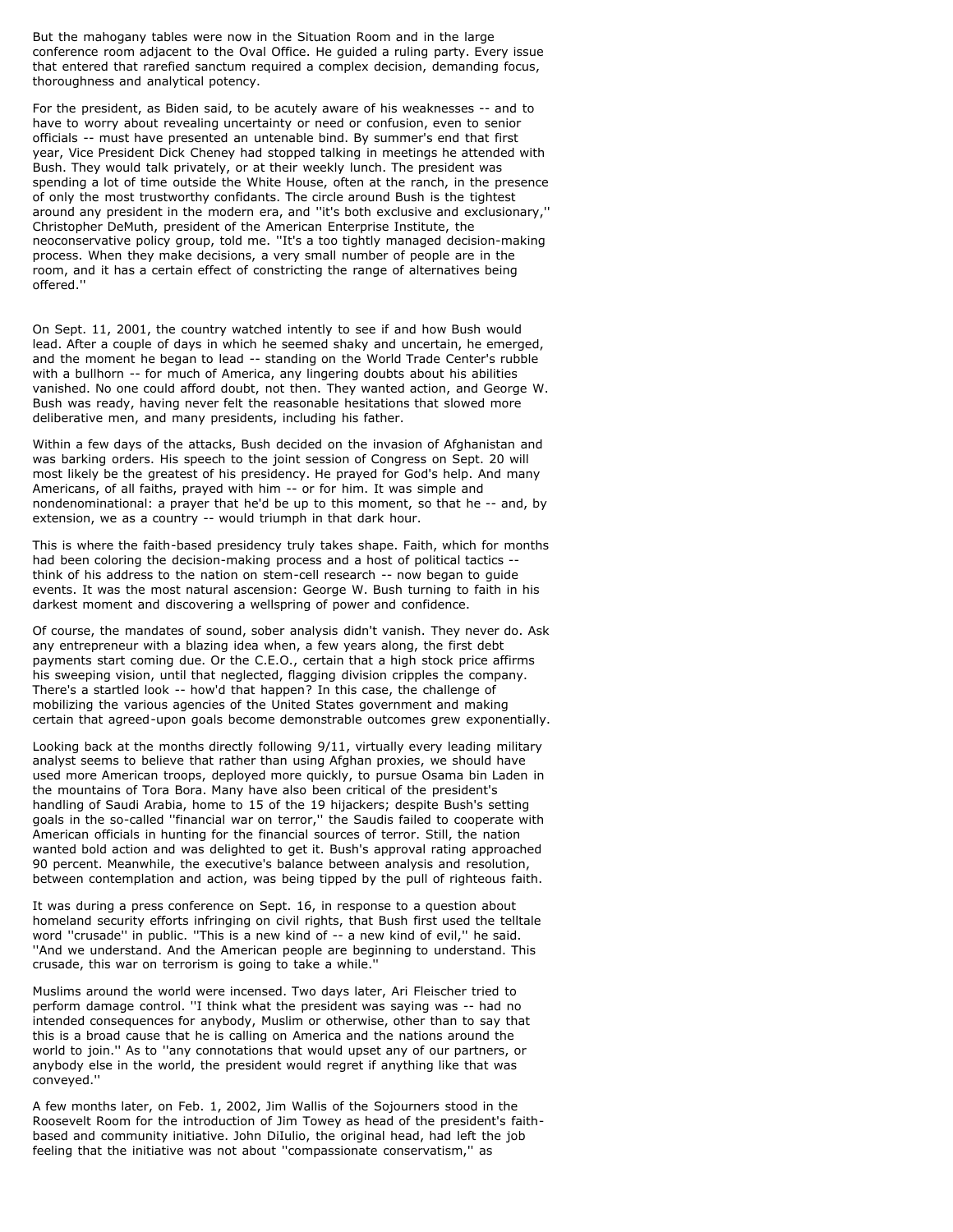originally promised, but rather a political giveaway to the Christian right, a way to consolidate and energize that part of the base.

Moments after the ceremony, Bush saw Wallis. He bounded over and grabbed the cheeks of his face, one in each hand, and squeezed. ''Jim, how ya doin', how ya doin'!'' he exclaimed. Wallis was taken aback. Bush excitedly said that his massage therapist had given him Wallis's book, "Faith Works." His joy at seeing Wallis, as Wallis and others remember it, was palpable -- a president, wrestling with faith and its role at a time of peril, seeing that rare bird: an independent counselor. Wallis recalls telling Bush he was doing fine, '''but in the State of the Union address a few days before, you said that unless we devote all our energies, our focus, our resources on this war on terrorism, we're going to lose.' I said, 'Mr. President, if we don't devote our energy, our focus and our time on also overcoming global poverty and desperation, we will lose not only the war on poverty, but we'll lose the war on terrorism.'''

Bush replied that that was why America needed the leadership of Wallis and other members of the clergy.

''No, Mr. President,'' Wallis says he told Bush, ''We need your leadership on this question, and all of us will then commit to support you. Unless we drain the swamp of injustice in which the mosquitoes of terrorism breed, we'll never defeat the threat of terrorism.''

Bush looked quizzically at the minister, Wallis recalls. They never spoke again after that.

''When I was first with Bush in Austin, what I saw was a self-help Methodist, very open, seeking,'' Wallis says now. ''What I started to see at this point was the man that would emerge over the next year -- a messianic American Calvinist. He doesn't want to hear from anyone who doubts him.''

But with a country crying out for intrepid leadership, does a president have time to entertain doubters? In a speech in Alaska two weeks later, Bush again referred to the war on terror as a ''crusade.''

In the summer of 2002, after I had written an article in Esquire that the White House didn't like about Bush's former communications director, Karen Hughes, I had a meeting with a senior adviser to Bush. He expressed the White House's displeasure, and then he told me something that at the time I didn't fully comprehend -- but which I now believe gets to the very heart of the Bush presidency.

The aide said that guys like me were ''in what we call the reality-based community,'' which he defined as people who ''believe that solutions emerge from your judicious study of discernible reality.'' I nodded and murmured something about enlightenment principles and empiricism. He cut me off. ''That's not the way the world really works anymore," he continued. "We're an empire now, and when we act, we create our own reality. And while you're studying that reality -judiciously, as you will -- we'll act again, creating other new realities, which you can study too, and that's how things will sort out. We're history's actors . . . and you, all of you, will be left to just study what we do.''

Who besides guys like me are part of the reality-based community? Many of the other elected officials in Washington, it would seem. A group of Democratic and Republican members of Congress were called in to discuss Iraq sometime before the October 2002 vote authorizing Bush to move forward. A Republican senator recently told Time Magazine that the president walked in and said: ''Look, I want your vote. I'm not going to debate it with you.'' When one of the senators began to ask a question, Bush snapped, ''Look, I'm not going to debate it with you.''

The 9/11 commission did not directly address the question of whether Bush exerted influence over the intelligence community about the existence of weapons of mass destruction. That question will be investigated after the election, but if no tangible evidence of undue pressure is found, few officials or alumni of the administration whom I spoke to are likely to be surprised. ''If you operate in a certain way -- by saying this is how I want to justify what I've already decided to do, and I don't care how you pull it off -- you guarantee that you'll get faulty, one-sided information,'' Paul O'Neill, who was asked to resign his post of treasury secretary in December 2002, said when we had dinner a few weeks ago. ''You don't have to issue an edict, or twist arms, or be overt.''

In a way, the president got what he wanted: a National Intelligence Estimate on W.M.D. that creatively marshaled a few thin facts, and then Colin Powell putting his credibility on the line at the United Nations in a show of faith. That was enough for George W. Bush to press forward and invade Iraq. As he told his quasi-memoirist, Bob Woodward, in ''Plan of Attack'': ''Going into this period, I was praying for strength to do the Lord's will. . . . I'm surely not going to justify the war based upon God. Understand that. Nevertheless, in my case, I pray to be as good a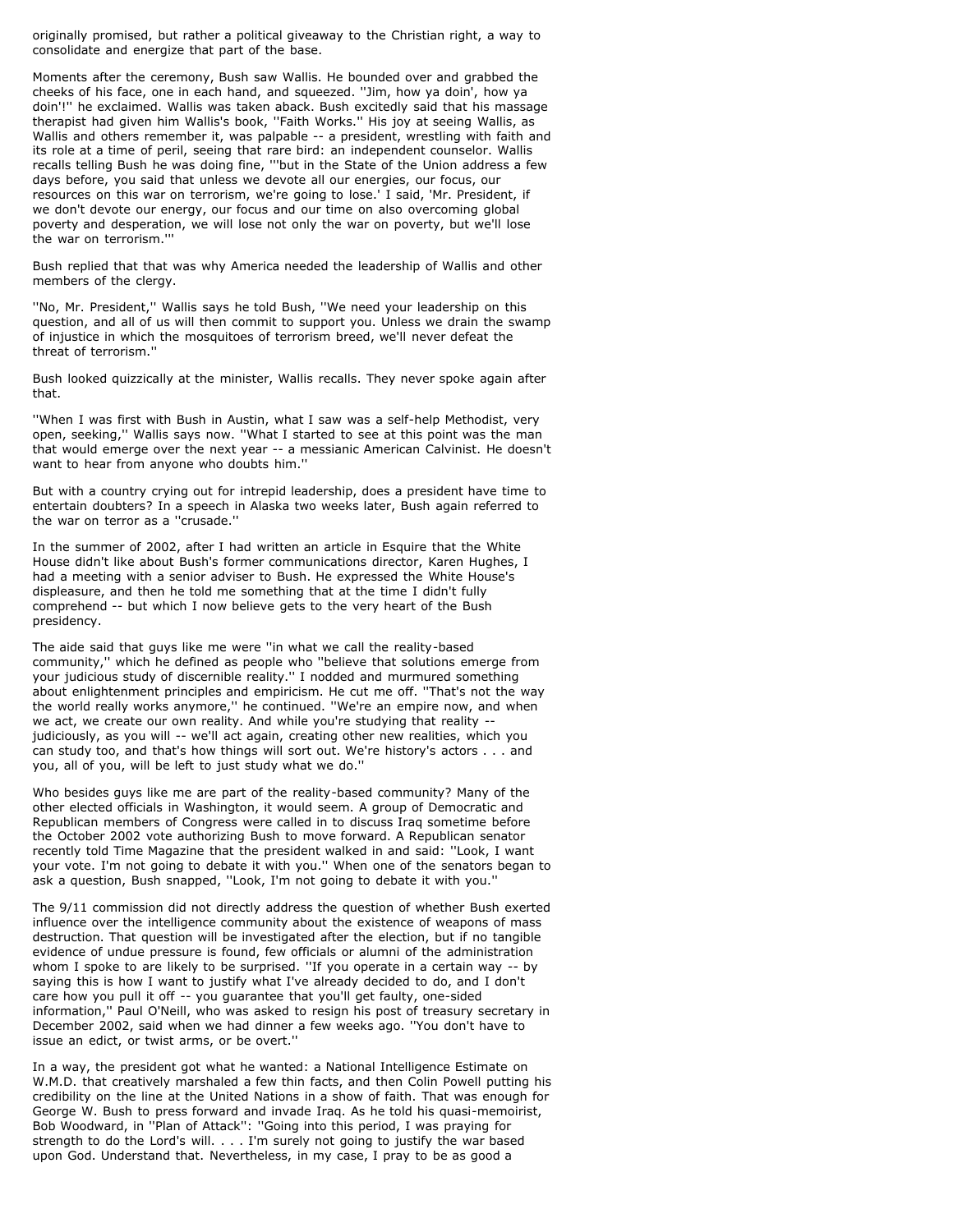messenger of his will as possible.''

Machiavelli's oft-cited line about the adequacy of the perception of power prompts a question. Is the appearance of confidence as important as its possession? Can confidence -- true confidence -- be willed? Or must it be earned?

George W. Bush, clearly, is one of history's great confidence men. That is not meant in the huckster's sense, though many critics claim that on the war in Iraq, the economy and a few other matters he has engaged in some manner of bait-andswitch. No, I mean it in the sense that he's a believer in the power of confidence. At a time when constituents are uneasy and enemies are probing for weaknesses, he clearly feels that unflinching confidence has an almost mystical power. It can all but create reality.

Whether you can run the world on faith, it's clear you can run one hell of a campaign on it.

George W. Bush and his team have constructed a high-performance electoral engine. The soul of this new machine is the support of millions of likely voters, who judge his worth based on intangibles -- character, certainty, fortitude and godliness -- rather than on what he says or does. The deeper the darkness, the brighter this filament of faith glows, a faith in the president and the just God who affirms him.

The leader of the free world is clearly comfortable with this calculus and artfully encourages it. In the series of televised, carefully choreographed ''Ask President Bush'' events with supporters around the country, sessions filled with prayers and blessings, one questioner recently summed up the feelings of so many Christian conservatives, the core of the Bush army. ''I've voted Republican from the very first time I could vote,'' said Gary Walby, a retired jeweler from Destin, Fla., as he stood before the president in a crowded college gym. ''And I also want to say this is the very first time that I have felt that God was in the White House.'' Bush simply said ''thank you'' as a wave of raucous applause rose from the assembled.

Every few months, a report surfaces of the president using strikingly Messianic language, only to be dismissed by the White House. Three months ago, for instance, in a private meeting with Amish farmers in Lancaster County, Pa., Bush was reported to have said, ''I trust God speaks through me.'' In this ongoing game of winks and nods, a White House spokesman denied the president had specifically spoken those words, but noted that ''his faith helps him in his service to people.''

A recent Gallup Poll noted that 42 percent of Americans identify themselves as evangelical or ''born again.'' While this group leans Republican, it includes black urban churches and is far from monolithic. But Bush clearly draws his most ardent supporters and tireless workers from this group, many from a healthy subset of approximately four million evangelicals who didn't vote in 2000 -- potential new arrivals to the voting booth who could tip a close election or push a tight contest toward a rout.

This signaling system -- forceful, national, varied, yet clean of the president's specific fingerprint -- carries enormous weight. Lincoln Chafee, the moderate Republican senator from Rhode Island, has broken with the president precisely over concerns about the nature of Bush's certainty. ''This issue,'' he says, of Bush's ''announcing that 'I carry the word of God' is the key to the election. The president wants to signal to the base with that message, but in the swing states he does not.''

Come to the hustings on Labor Day and meet the base. In 2004, you know a candidate by his base, and the Bush campaign is harnessing the might of churches, with hordes of voters registering through church-sponsored programs. Following the news of Bush on his national tour in the week after the Republican convention, you could sense how a faith-based president campaigns: on a surf of prayer and righteous rage.

Righteous rage -- that's what Hardy Billington felt when he heard about same-sex marriage possibly being made legal in Massachusetts. ''It made me upset and disgusted, things going on in Massachusetts,'' the 52-year-old from Poplar Bluff, Mo., told me. ''I prayed, then I got to work.'' Billington spent \$830 in early July to put up a billboard on the edge of town. It read: ''I Support President Bush and the Men and Women Fighting for Our Country. We Invite President Bush to Visit Poplar Bluff.'' Soon Billington and his friend David Hahn, a fundamentalist preacher, started a petition drive. They gathered 10,000 signatures. That fact eventually reached the White House scheduling office.

By late afternoon on a cloudy Labor Day, with a crowd of more than 20,000 assembled in a public park, Billington stepped to the podium. ''The largest group I ever talked to I think was seven people, and I'm not much of a talker,'' Billington, a shy man with three kids and a couple of dozen rental properties that he owns, told me several days later. ''I've never been so frightened.''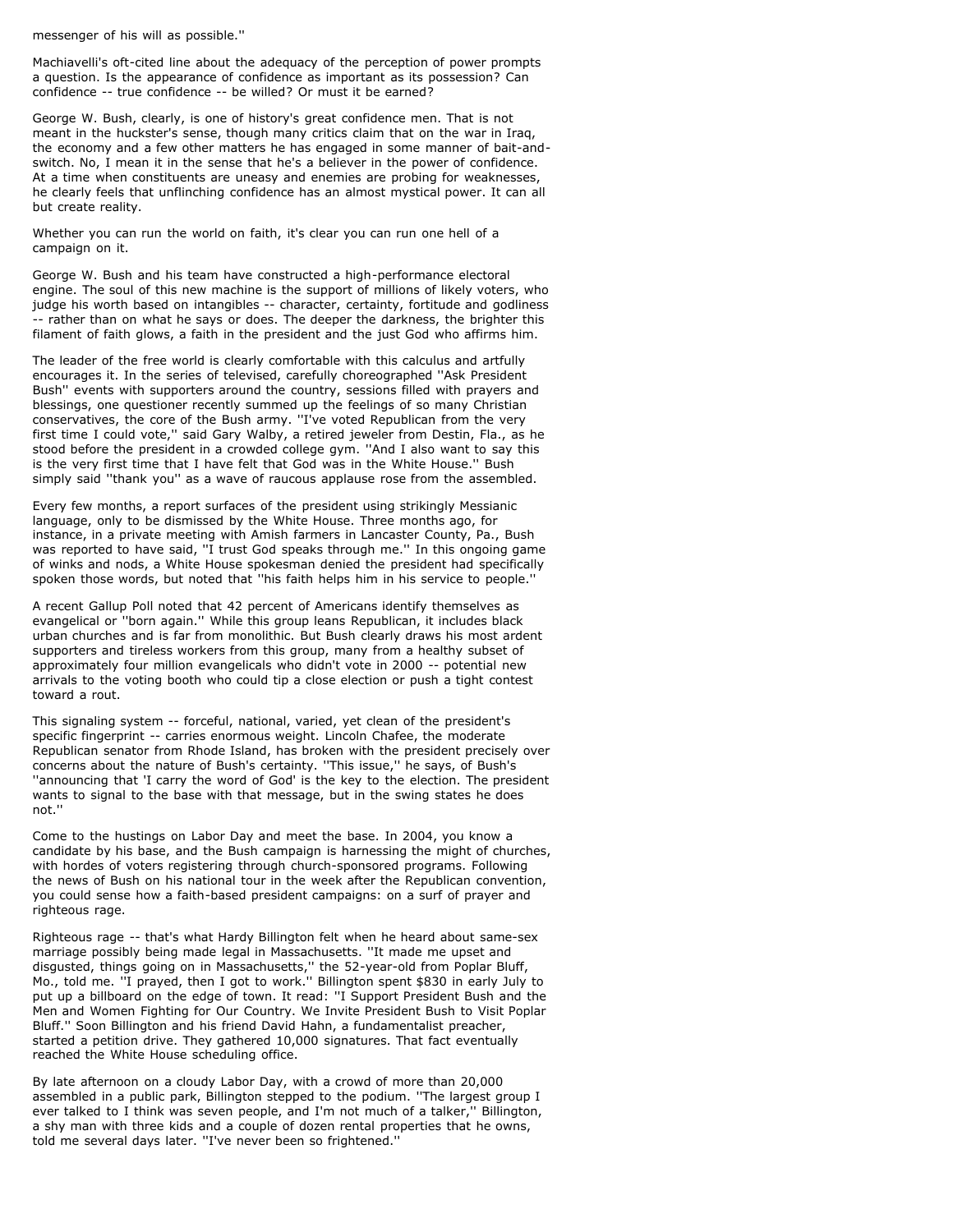But Billington said he ''looked to God'' and said what was in his heart. ''The United States is the greatest country in the world,'' he told the rally. ''President Bush is the greatest president I have ever known. I love my president. I love my country. And more important, I love Jesus Christ.''

The crowd went wild, and they went wild again when the president finally arrived and gave his stump speech. There were Bush's periodic stumbles and gaffes, but for the followers of the faith-based president, that was just fine. They got it -- and ''it'' was the faith.

And for those who don't get it? That was explained to me in late 2002 by Mark McKinnon, a longtime senior media adviser to Bush, who now runs his own consulting firm and helps the president. He started by challenging me. ''You think he's an idiot, don't you?'' I said, no, I didn't. ''No, you do, all of you do, up and down the West Coast, the East Coast, a few blocks in southern Manhattan called Wall Street. Let me clue you in. We don't care. You see, you're outnumbered 2 to 1 by folks in the big, wide middle of America, busy working people who don't read The New York Times or Washington Post or The L.A. Times. And you know what they like? They like the way he walks and the way he points, the way he exudes confidence. They have faith in him. And when you attack him for his malaprops, his jumbled syntax, it's good for us. Because you know what those folks don't like? They don't like you!'' In this instance, the final ''you,'' of course, meant the entire reality-based community.

The bond between Bush and his base is a bond of mutual support. He supports them with his actions, doing his level best to stand firm on wedge issues like abortion and same-sex marriage while he identifies evil in the world, at home and abroad. They respond with fierce faith. The power of this transaction is something that people, especially those who are religious, tend to connect to their own lives. If you have faith in someone, that person is filled like a vessel. Your faith is the wind beneath his or her wings. That person may well rise to the occasion and surprise you: I had faith in you, and my faith was rewarded. Or, I know you've been struggling, and I need to pray harder.

Bush's speech that day in Poplar Bluff finished with a mythic appeal: ''For all Americans, these years in our history will always stand apart,'' he said. ''You know, there are quiet times in the life of a nation when little is expected of its leaders. This isn't one of those times. This is a time that needs -- when we need firm resolve and clear vision and a deep faith in the values that make us a great nation.''

The life of the nation and the life of Bush effortlessly merge -- his fortitude, even in the face of doubters, is that of the nation; his ordinariness, like theirs, is heroic; his resolve, to whatever end, will turn the wheel of history.

Remember, this is consent, informed by the heart and by the spirit. In the end, Bush doesn't have to say he's ordained by God. After a day of speeches by Hardy Billington and others, it goes without saying.

''To me, I just believe God controls everything, and God uses the president to keep evil down, to see the darkness and protect this nation,'' Billington told me, voicing an idea shared by millions of Bush supporters. ''Other people will not protect us. God gives people choices to make. God gave us this president to be the man to protect the nation at this time.''

But when the moment came in the V.I.P. tent to shake Bush's hand, Billington remembered being reserved. '''I really thank God that you're the president' was all I told him.'' Bush, he recalled, said, ''Thank you.''

''He knew what I meant,'' Billington said. ''I believe he's an instrument of God, but I have to be careful about what I say, you know, in public.''

Is there anyone in America who feels that John Kerry is an instrument of God?

''I'm going to be real positive, while I keep my foot on John Kerry's throat,'' George W. Bush said last month at a confidential luncheon a block away from the White House with a hundred or so of his most ardent, longtime supporters, the socalled R.N.C. Regents. This was a high-rolling crowd -- at one time or another, they had all given large contributions to Bush or the Republican National Committee. Bush had known many of them for years, and a number of them had visited him at the ranch. It was a long way from Poplar Bluff.

The Bush these supporters heard was a triumphal Bush, actively beginning to plan his second term. It is a second term, should it come to pass, that will alter American life in many ways, if predictions that Bush voiced at the luncheon come true.

He said emphatically that he expects the Republicans will gain seats to expand their control of the House and the Senate. According to notes provided to me, and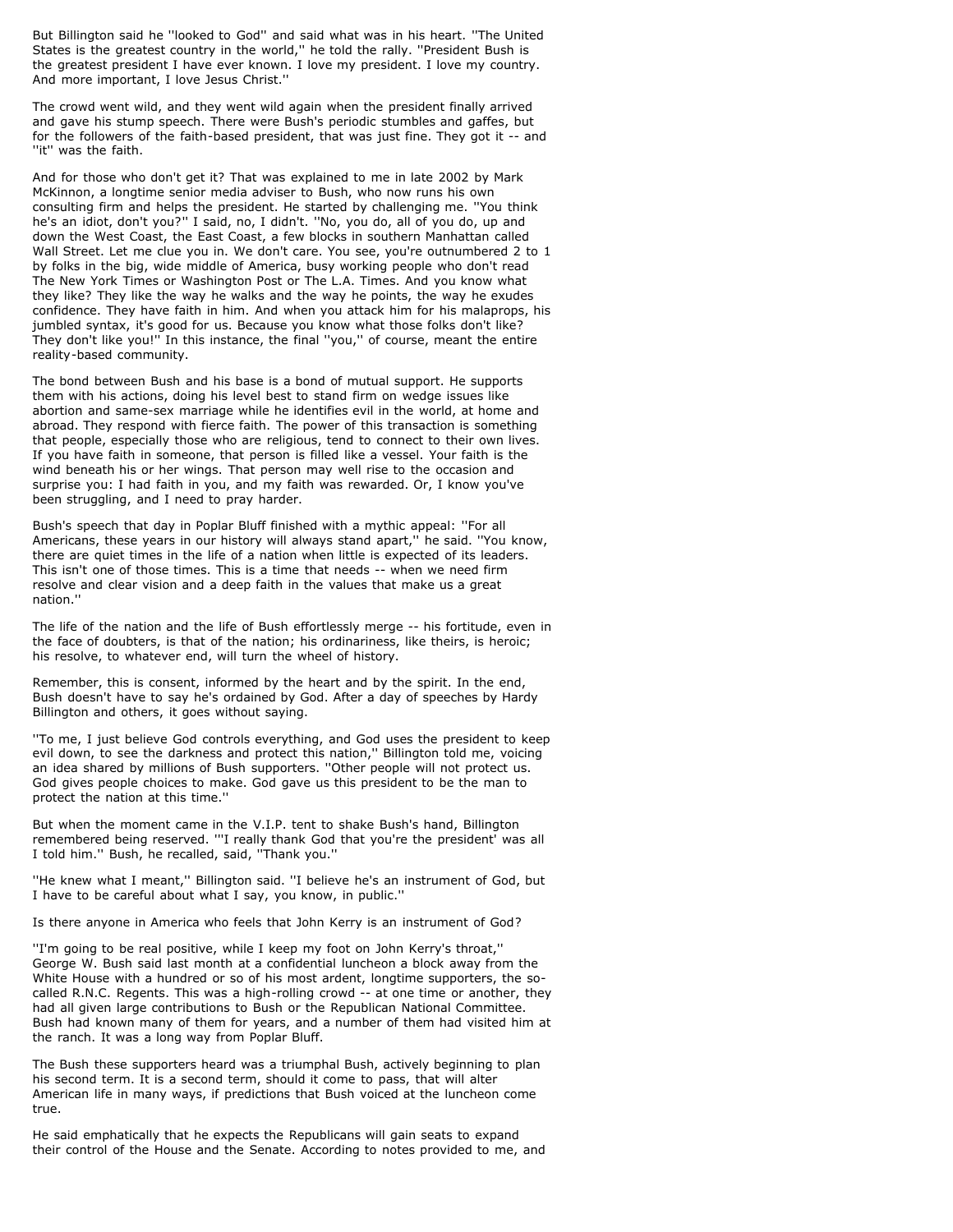according to several guests at the lunch who agreed to speak about what they heard, he said that "Osama bin Laden would like to overthrow the Saudis . . .

then we're in trouble. Because they have a weapon. They have the oil.'' He said that there will be an opportunity to appoint a Supreme Court justice shortly after his inauguration, and perhaps three more high-court vacancies during his second term.

''Won't that be amazing?'' said Peter Stent, a rancher and conservationist who attended the luncheon. ''Can you imagine? Four appointments!''

After his remarks, Bush opened it up for questions, and someone asked what he's going to do about energy policy with worldwide oil reserves predicted to peak.

Bush said: ''I'm going to push nuclear energy, drilling in Alaska and clean coal. Some nuclear-fusion technologies are interesting.'' He mentions energy from ''processing corn.''

''I'm going to bring all this up in the debate, and I'm going to push it,'' he said, and then tried out a line. ''Do you realize that ANWR [the Arctic National Wildlife Refuge] is the size of South Carolina, and where we want to drill is the size of the Columbia airport?''

The questions came from many directions -- respectful, but clearly reality-based. About the deficits, he said he'd ''spend whatever it takes to protect our kids in Iraq,'' that ''homeland security cost more than I originally thought.''

In response to a question, he talked about diversity, saying that ''hands down,'' he has the most diverse senior staff in terms of both gender and race. He recalled a meeting with Chancellor Gerhard Schröder of Germany. ''You know, I'm sitting there with Schröder one day with Colin and Condi. And I'm thinking: What's Schröder thinking?! He's sitting here with two blacks and one's a woman.''

But as the hour passed, Bush kept coming back to the thing most on his mind: his second term.

''I'm going to come out strong after my swearing in,'' Bush said, ''with fundamental tax reform, tort reform, privatizing of Social Security.'' The victories he expects in November, he said, will give us ''two years, at least, until the next midterm. We have to move quickly, because after that I'll be quacking like a duck.''

Joseph Gildenhorn, a top contributor who attended the luncheon and has been invited to visit Bush at his ranch, said later: ''I've never seen the president so ebullient. He was so confident. He feels so strongly he will win.'' Yet one part of Bush's 60-odd-minute free-form riff gave Gildenhorn -- a board member of the American Israel Public Affairs Committee and a former ambassador to Switzerland - - a moment's pause. The president, listing priorities for his second term, placed near the top of his agenda the expansion of federal support for faith-based institutions. The president talked at length about giving the initiative the full measure of his devotion and said that questions about separation of church and state were not an issue.

Talk of the faith-based initiative, Gildenhorn said, makes him ''a little uneasy.'' Many conservative evangelicals ''feel they have a direct line from God,'' he said, and feel Bush is divinely chosen.

''I think he's religious, I think he's a born-again, I don't think, though, that he feels that he's been ordained by God to serve the country.'' Gildenhorn paused, then said, ''But you know, I really haven't discussed it with him.''

A regent I spoke to later and who asked not to be identified told me: ''I'm happy he's certain of victory and that he's ready to burst forth into his second term, but it all makes me a little nervous. There are a lot of big things that he's planning to do domestically, and who knows what countries we might invade or what might happen in Iraq. But when it gets complex, he seems to turn to prayer or God rather than digging in and thinking things through. What's that line? -- the devil's in the details. If you don't go after that devil, he'll come after you.''

Bush grew into one of history's most forceful leaders, his admirers will attest, by replacing hesitation and reasonable doubt with faith and clarity. Many more will surely tap this high-voltage connection of fervent faith and bold action. In politics, the saying goes, anything that works must be repeated until it is replaced by something better. The horizon seems clear of competitors.

Can the unfinished American experiment in self-governance -- sputtering on the watery fuel of illusion and assertion -- deal with something as nuanced as the subtleties of one man's faith? What, after all, is the nature of the particular conversation the president feels he has with God -- a colloquy upon which the world now precariously turns?